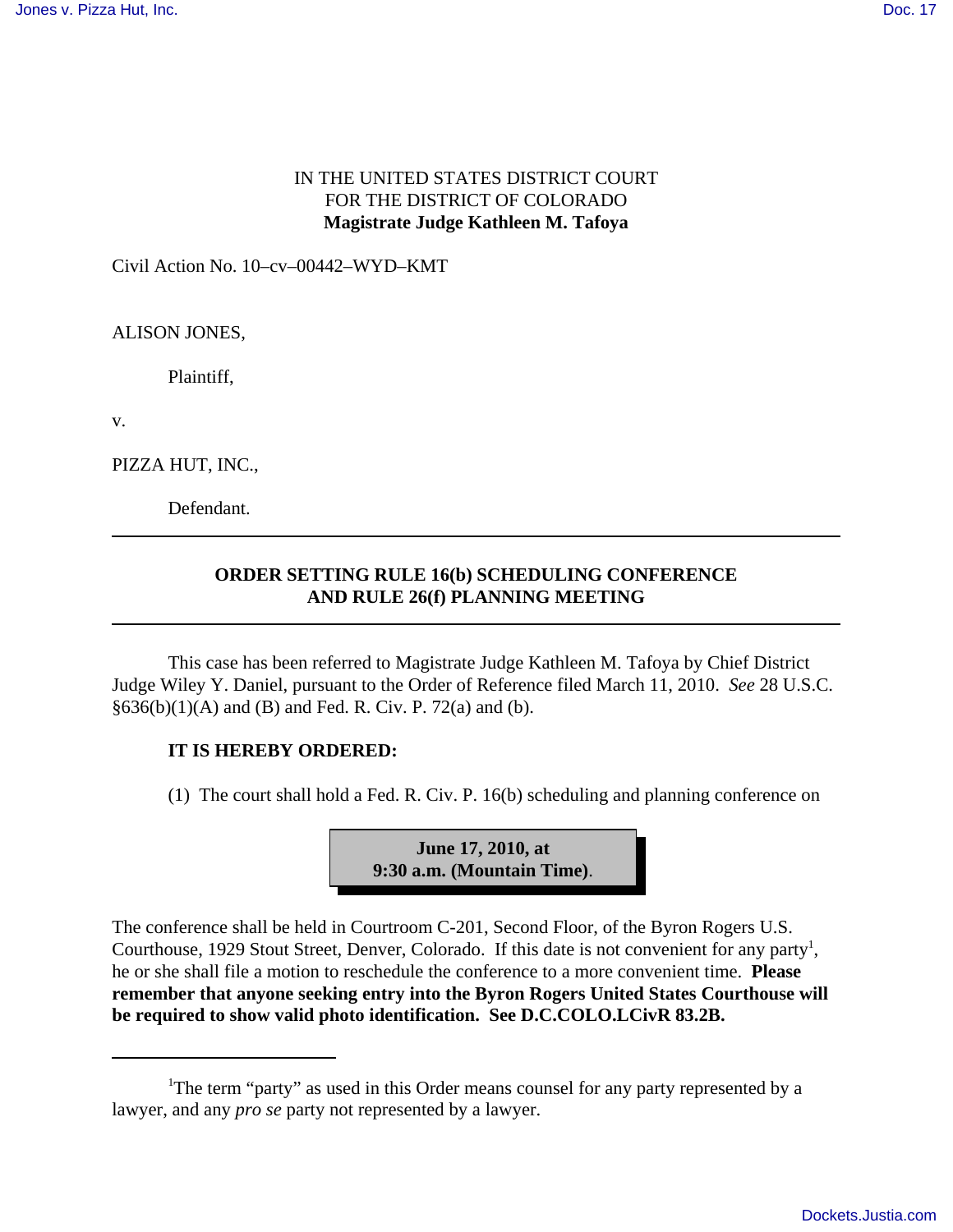A copy of instructions for the preparation of a scheduling order and a form scheduling order can be downloaded from the Court's website at www.co.uscourts.gov/forms-frame.htm (Click on "Civil Forms" in the blue box at the top of the screen and scroll down to the bold heading "Standardized Order Forms"). Parties shall prepare the proposed scheduling order in accordance with the Court's form.

The parties shall submit their proposed scheduling order, pursuant to District of Colorado Electronic Case Filing ("ECF") Procedures V.L., on or before:

> **5:00 p.m. (Mountain Time) on June 10, 2010.**

Attorneys and/or *pro se* parties not participating in ECF shall submit their proposed scheduling order on paper to the Clerk's Office. However, if any party in the case is participating in ECF, it is the responsibility of that party to submit the proposed scheduling order pursuant to the District of Colorado ECF Procedures.

The plaintiff shall notify all parties who have not yet entered an appearance of the date and time of the scheduling/planning conference, and shall provide a copy of this Order to those parties.

(2) In preparation for the scheduling/planning conference, the parties are directed to confer in accordance with Fed. R. Civ. P. 26(f), on or before:



The court strongly encourages the parties to meet face to face, but should that prove impossible, the parties may meet by telephone conference. All parties are jointly responsible for arranging and attending the Rule 26(f) meeting.

During the Rule 26(f) meeting, the parties shall discuss the nature and basis of their claims and defenses and the possibilities for a prompt settlement or resolution of the case, make or arrange for the disclosures required by Fed. R. Civ. P. 26(a)(1), and develop their proposed scheduling/discovery plan. The parties should also discuss the possibility of informal discovery, such as conducting joint interviews with potential witnesses, joint meetings with clients, depositions via telephone, or exchanging documents outside of formal discovery.

In those cases in which: (i) the parties' substantive allegations involve extensive computer-generated records; (ii) a substantial amount of disclosure or discovery will involve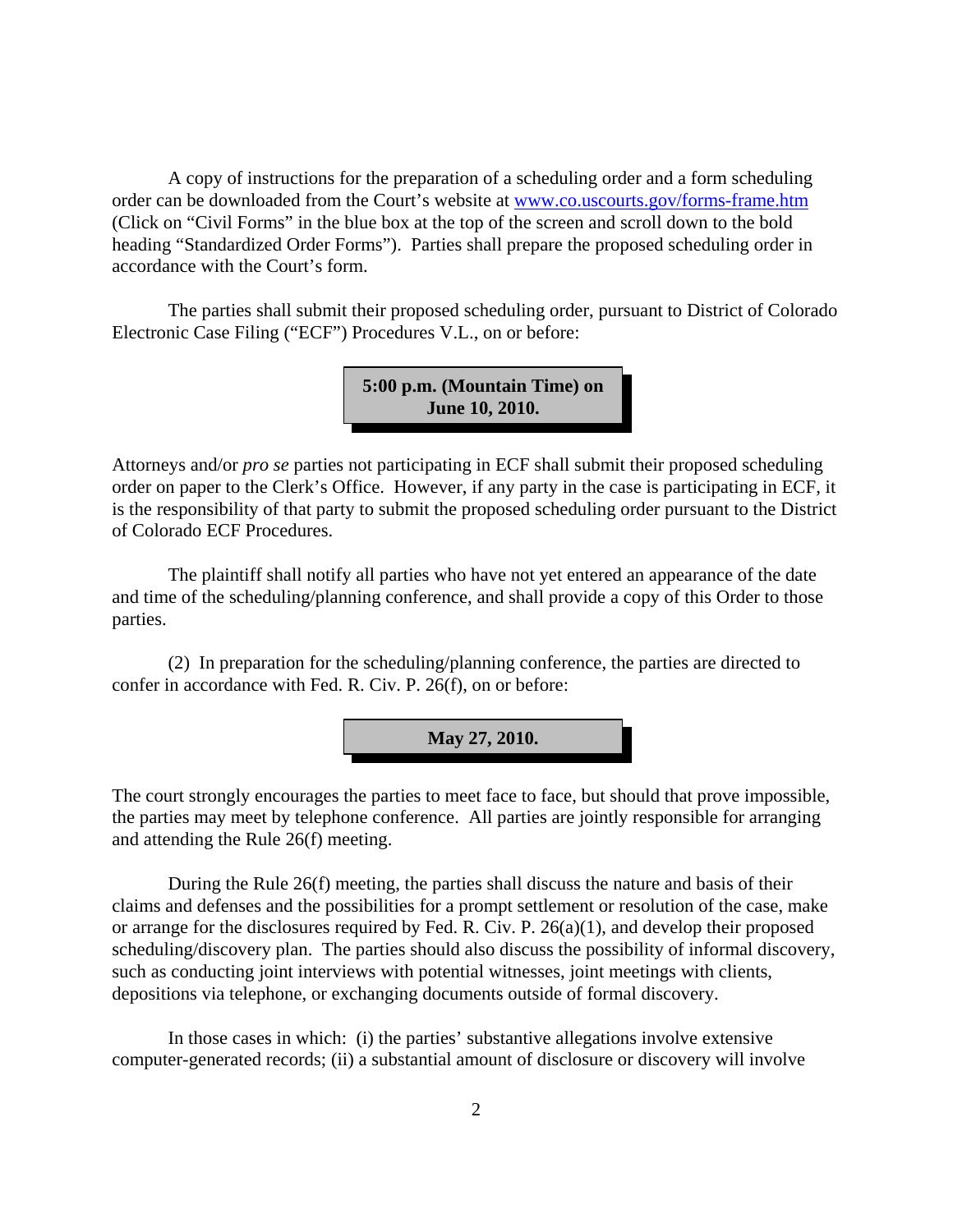information or records in electronic form (*i.e.,* e-mail, word processing, databases); (iii) expert witnesses will develop testimony based in large part on computer data and/or modeling; or (iv) any party plans to present a substantial amount of evidence in digital form at trial, the parties shall confer regarding steps they can take to preserve computer records and data, facilitate computer-based discovery and who will pay costs, resolve privilege issues, limit discovery costs and delay, and avoid discovery disputes relating to electronic discovery. The parties shall be prepared to discuss these issues, as appropriate, in the proposed Scheduling Order and at the scheduling and planning conference.

These are the minimum requirements for the Rule 26(f) meeting. The parties are encouraged to have a comprehensive discussion and are required to approach the meeting cooperatively and in good faith. The parties are reminded that the purpose of the Rule 26(f) meeting is to expedite the disposition of the action, discourage wasteful pretrial activities, and improve the quality of any eventual trial through more thorough preparation. The discussion of claims and defenses shall be a substantive, meaningful discussion.

The parties are reminded that pursuant to Fed. R. Civ. P. 26(d), no discovery shall be sought prior to the Rule 26(f) meeting.

(3) The parties shall comply with the mandatory disclosure requirements of Fed. R. Civ. P.  $26(a)(1)$  on or before:



Counsel and parties are reminded that mandatory disclosure requirements encompass computerbased evidence which may be used to support claims or defenses. Mandatory disclosures must be supplemented by the parties consistent with the requirements of Fed. R. Civ. P. 26(e). Mandatory disclosures and supplementation are not to be filed with the Clerk of the Court.

(5) All parties are expected to be familiar with the United States District Court for the District of Colorado Local Rules of Practice (D.C.COLO.LCivR.). Copies are available from Office of the Clerk, United States District Court for the District of Colorado, or through the District Court's web site: www.cod.uscourts.gov.